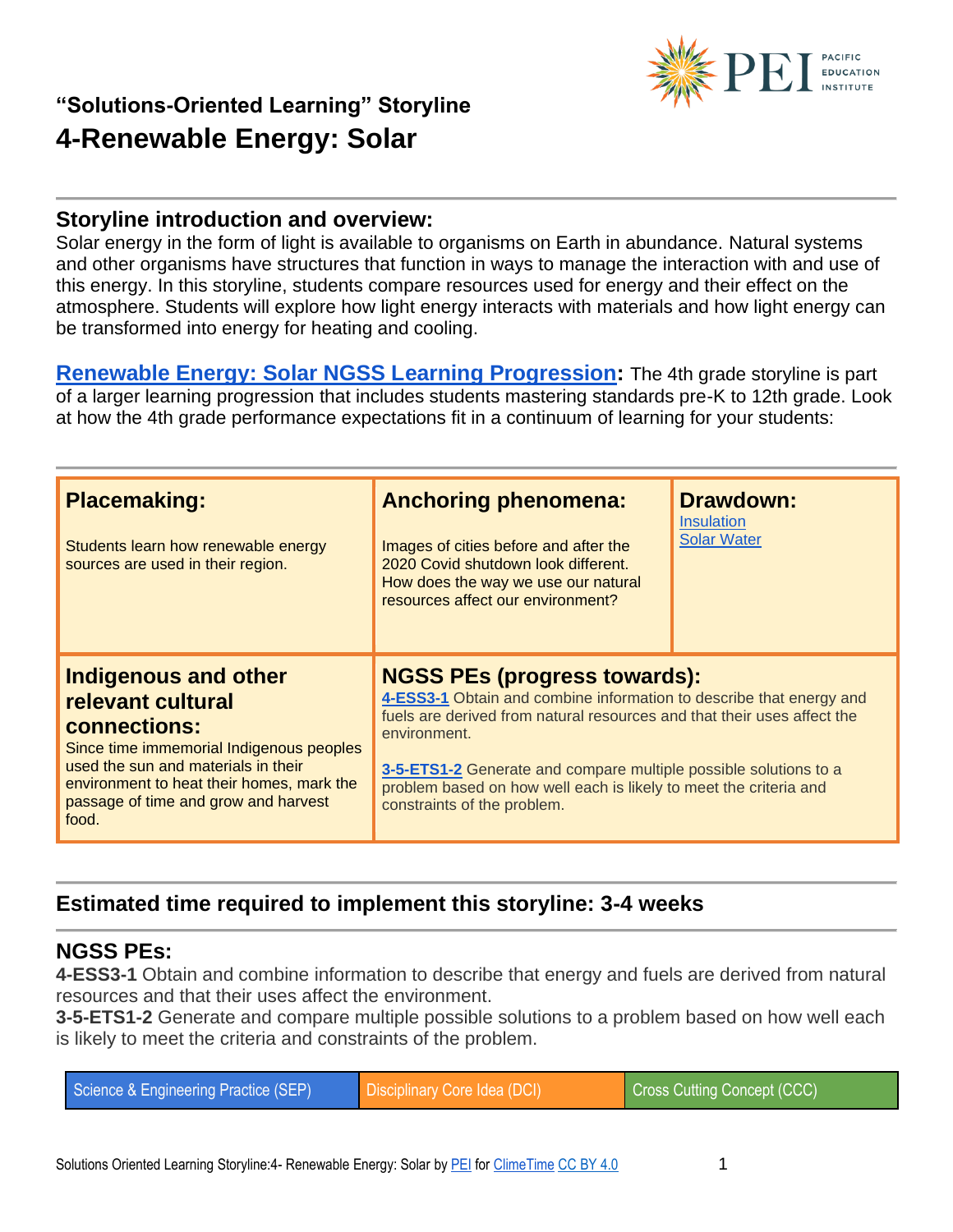

| <b>For 4-ESS3-1</b>                                                                                                                                                                                                                                                                                                                                                                                                                                                                                                                              | <b>For 4-ESS3-1</b>                                                                                                                                                                                                                                                                                                                                                                                                                                                          | <b>For 4-ESS3-1</b>                                                                                                                                                                                                                                                                                                                                                                                                                                                                                                                                                                                                                  |
|--------------------------------------------------------------------------------------------------------------------------------------------------------------------------------------------------------------------------------------------------------------------------------------------------------------------------------------------------------------------------------------------------------------------------------------------------------------------------------------------------------------------------------------------------|------------------------------------------------------------------------------------------------------------------------------------------------------------------------------------------------------------------------------------------------------------------------------------------------------------------------------------------------------------------------------------------------------------------------------------------------------------------------------|--------------------------------------------------------------------------------------------------------------------------------------------------------------------------------------------------------------------------------------------------------------------------------------------------------------------------------------------------------------------------------------------------------------------------------------------------------------------------------------------------------------------------------------------------------------------------------------------------------------------------------------|
| <b>Obtaining, Evaluating, and Communicating</b><br>Information<br>Obtaining, evaluating, and communicating<br>information in 3-5 builds on K-2 experiences<br>and progresses to evaluate the merit and<br>accuracy of ideas and methods.<br>Obtain and combine information from<br>books and other reliable media to explain<br>phenomena.                                                                                                                                                                                                       | <b>ESS3.A: Natural Resources</b><br>Energy and fuels that humans use are<br>derived from natural sources, and their<br>use affects the environment in multiple<br>ways. Some resources are renewable<br>over time, and others are not.                                                                                                                                                                                                                                       | <b>Cause and Effect</b><br>Cause and effect relationships<br>$\bullet$<br>are routinely identified and<br>used to explain change.<br><b>Connections to Engineering.</b><br><b>Technology</b> , and<br><b>Applications of Science</b><br>Interdependence of Science,<br><b>Engineering, and Technology</b><br>Knowledge of relevant scientific<br>concepts and research findings is<br>important in engineering.<br>Influence of Engineering, Technology,<br>and Science on Society and the Natural<br>World<br>Over time, people's needs and wants<br>$\bullet$<br>change, as do their demands for new<br>and improved technologies. |
| For 3-5-ETS1-2<br><b>Constructing Explanations and Designing</b><br><b>Solutions</b><br>Constructing explanations and designing<br>solutions in 3-5 builds on K-2 experiences and<br>progresses to the use of evidence in<br>constructing explanations that specify variables<br>that describe and predict phenomena and in<br>designing multiple solutions to design<br>problems.<br>Generate and compare multiple<br>$\bullet$<br>solutions to a problem based on how<br>well they meet the criteria and<br>constraints of the design problem. | For 3-5-ETS1-2<br><b>ETS1.B: Developing Possible Solutions</b><br>Research on a problem should be<br>$\bullet$<br>carried out before beginning to design<br>a solution. Testing a solution involves<br>investigating how well it performs<br>under a range of likely conditions.<br>At whatever stage, communicating<br>$\bullet$<br>with peers about proposed solutions<br>is an important part of the design<br>process, and shared ideas can lead<br>to improved designs. | For 3-5-ETS1-2<br>Influence of Science, Engineering, and<br>Technology on Society and the Natural<br>World<br>Engineers improve existing<br>$\bullet$<br>technologies or develop new ones to<br>increase their benefits, decrease<br>known risks, and meet societal<br>demands.                                                                                                                                                                                                                                                                                                                                                      |

## **Materials:**

| <b>Learning Session</b>                 | <b>Materials</b>                                                                                                                                                                                                                                                                  |
|-----------------------------------------|-----------------------------------------------------------------------------------------------------------------------------------------------------------------------------------------------------------------------------------------------------------------------------------|
| Indigenous Northwest Stories of the Sun | How Raven stole the Sun book or<br>Solar Folklore stories of the Raven and the Sun                                                                                                                                                                                                |
| 7. Greenhouse Effect Demonstration      | 2 clear 2-liter soda bottles (remove the label,<br>bottle cap, and rinse it out) • Water• Duct tape<br>(alternative: clay) • Scissors• 2 glass<br>thermometers (alternative: digital thermometer<br>probes) • 2-4 seltzer tablets • Tabletop lamp (at<br>least 100W bulb) • Timer |
| 8. Passive Solar Design                 | Several plastic bottles filled with water<br>Framework or fish tank for the bottles<br>Thermometer                                                                                                                                                                                |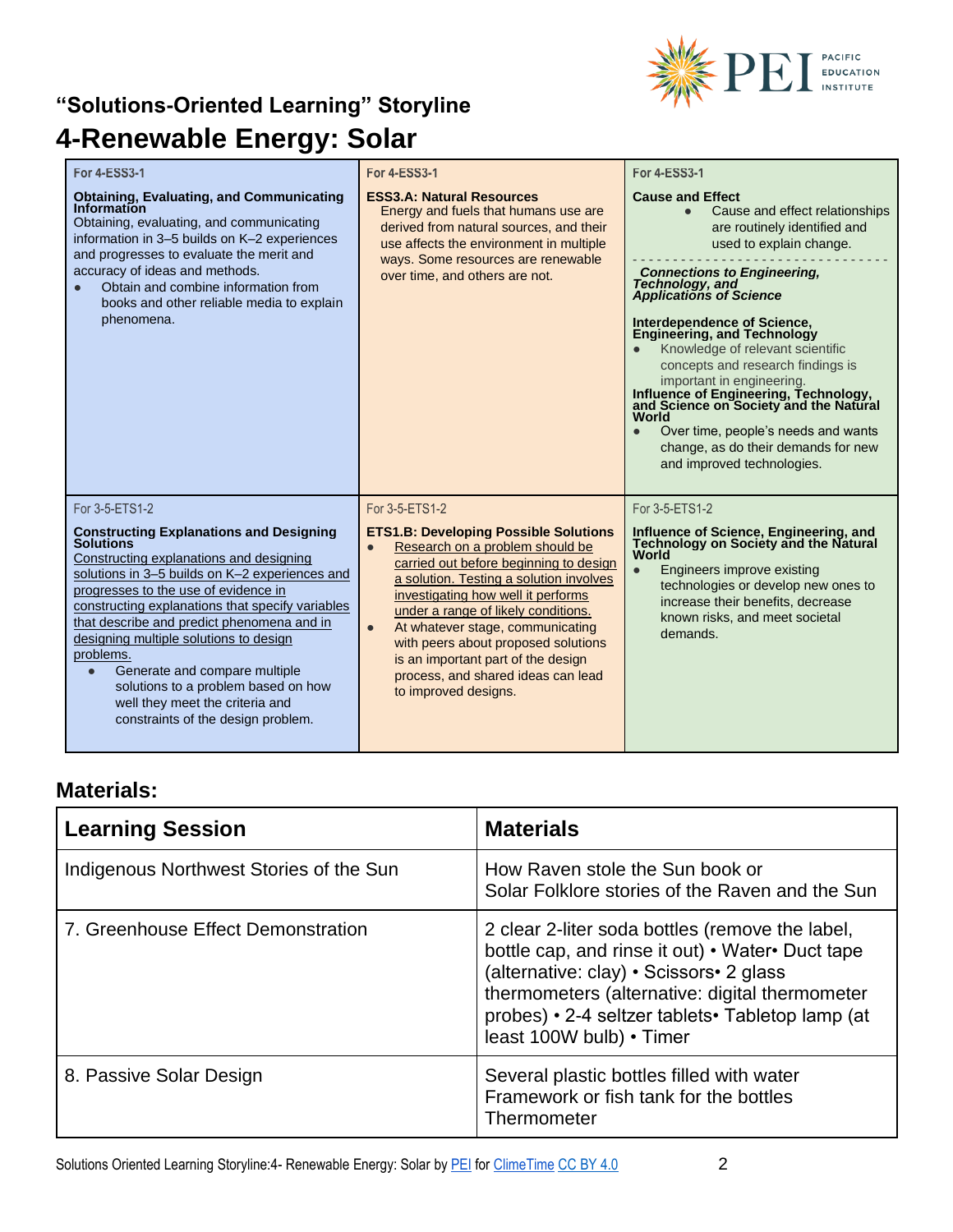

| 8. Insulation Investigation: Capturing the Sun's<br>Warmth | Each group needs:                                                                                                                                                                                                                                                                                                                                                                                                                                       |
|------------------------------------------------------------|---------------------------------------------------------------------------------------------------------------------------------------------------------------------------------------------------------------------------------------------------------------------------------------------------------------------------------------------------------------------------------------------------------------------------------------------------------|
|                                                            | • cardboard box (large enough to<br>accommodate four cans with<br>thermometers; ask students to bring from<br>home)<br>4 small metal cans (all about the same<br>size; ask students to bring from home)<br>4 non-mercury thermometers<br>paintbrush<br>1 cup $(-250 \text{ ml})$ sand<br>1 cup (~250 ml) salt<br>1 cup $(-250 \text{ ml})$ water<br>1 cup (~250 ml) shredded newspaper<br><b>Capturing the Sun's Warmth Worksheet,</b><br>one per group |
|                                                            | For the entire class to share:                                                                                                                                                                                                                                                                                                                                                                                                                          |
|                                                            | black paint<br>newspaper (to put under the boxes while<br>painting)<br>masking tape<br>marking pens<br>measuring cups (or jars with 1 cup [~250<br>ml] level marked; ask students to bring<br>jars from home)<br>1-2 extra non-mercury thermometers<br>chopsticks or plastic utensils for stirring<br>sunglasses and other appropriate sun<br>protection<br>several potholders or gloves                                                                |
|                                                            | Reuse/recycling/disposal note: Recycle the cans<br>and shredded paper. Collect and reuse the salt<br>and sand. Throw away newspaper with paint on<br>it.                                                                                                                                                                                                                                                                                                |
|                                                            | <b>Worksheets and Attachments</b><br>Capturing the Sun's Warmth Worksheet (pdf)                                                                                                                                                                                                                                                                                                                                                                         |

## **Learning Sessions**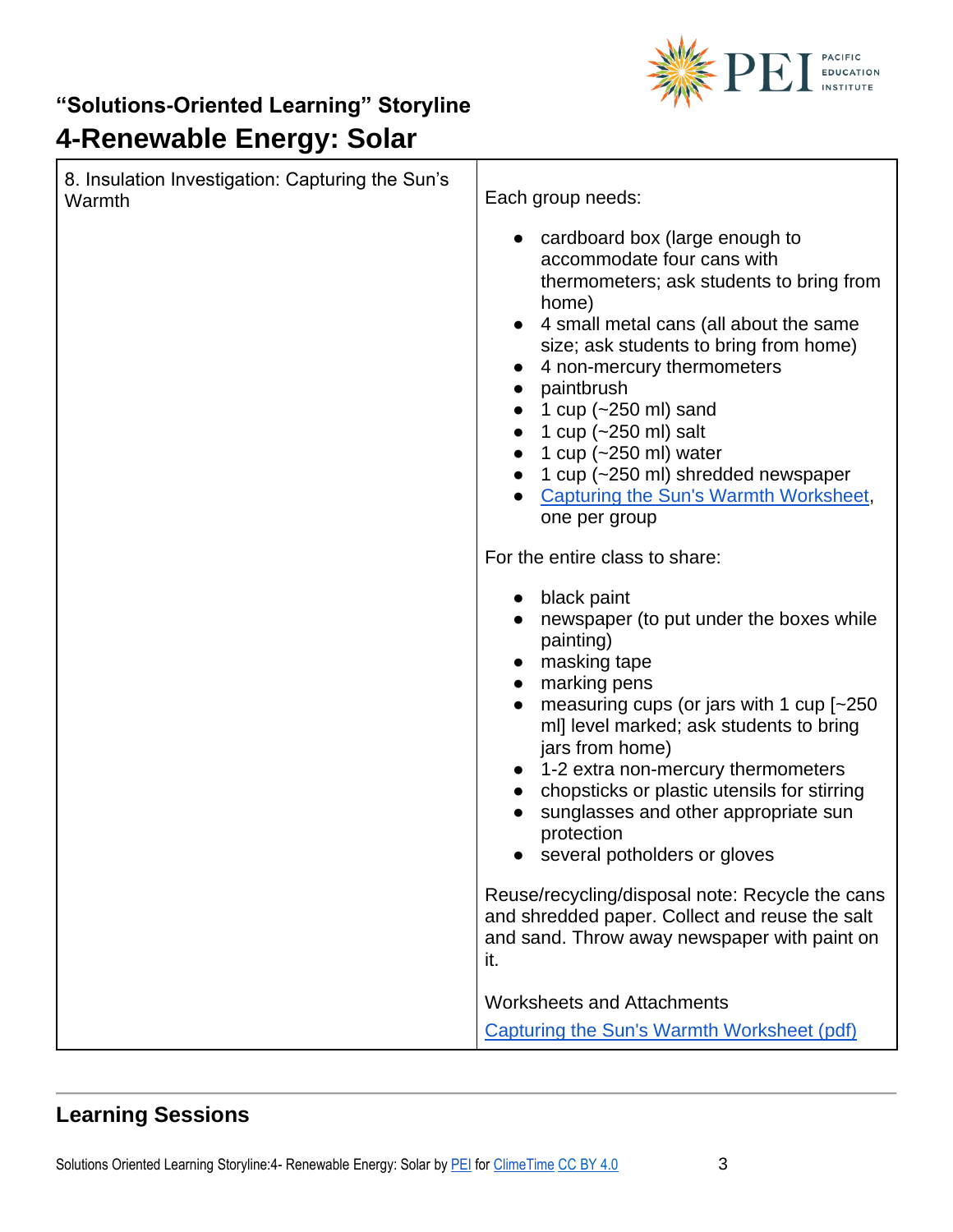

| 1. | <b>Grounding Native Ways of Knowing:</b>                                                                                                                                                                                                                                                                                                                                                                                                                                                                                                                                                                                                                                                                                                                                                                                                                                                                                                                                                                                                                                                                                                                                                                                                                                                                                                                                                                                                                                                                                                                                                                                                                                                                                                                                                                                                                                                                                                                                                 | <b>Estimated time:</b><br>50 minutes |
|----|------------------------------------------------------------------------------------------------------------------------------------------------------------------------------------------------------------------------------------------------------------------------------------------------------------------------------------------------------------------------------------------------------------------------------------------------------------------------------------------------------------------------------------------------------------------------------------------------------------------------------------------------------------------------------------------------------------------------------------------------------------------------------------------------------------------------------------------------------------------------------------------------------------------------------------------------------------------------------------------------------------------------------------------------------------------------------------------------------------------------------------------------------------------------------------------------------------------------------------------------------------------------------------------------------------------------------------------------------------------------------------------------------------------------------------------------------------------------------------------------------------------------------------------------------------------------------------------------------------------------------------------------------------------------------------------------------------------------------------------------------------------------------------------------------------------------------------------------------------------------------------------------------------------------------------------------------------------------------------------|--------------------------------------|
|    | 1. Students will learn from a story of the Tsimshian tribe of the Pacific Northwest, that the<br>sun is a gift for all. Connect with members of your local tribes to find out if a storyteller<br>or a willing member of the community can tell the story "Raven and the Sun" to<br>students. This is one of the tribal stories about the Sun found in "Tales from Many<br>Cultures", Solar Folklore and Storytelling compiled by Deborah Scherrer.<br>2. After the reading or telling of the story, ask students what they learned. If students don't<br>mention that the sun should be for all and not only for the chief, guide the conversation<br>with more specific questions afterwards:<br>a. Do you think the sun should be only for the chief?<br>b. Do you like that the sun is there every day for all animals, plants and humans?<br>c. What benefits does the sun bring to plants, animals and humans?<br>d. Can you think of ways in which the first peoples used the energy from the sun?<br>e. Do we still use the sun in the same way?<br>Consider exploring the following ideas in connection with your local tribal nation:<br>• Sun as part of life and for everyone.<br>• Sun in relation to dwelling design.<br>• Sun used to produce and preserve food.<br>• Sun as an indicator of time and seasons.<br>What other natural sources of energy, such as hydro- power have changed the<br>traditional ways of Indigenous people? There are two videos that explore the effect of<br>the dams on the Celilo villagers along the Columbia River: Echo of Water Against<br><b>Rocks and Seeing Through Water</b><br>In addition to stories of the past, research and connect with tribal nations close to your<br>community. Explore their actions to mitigate and adapt to a changing climate. To access<br>information on how to reach out and build relationships with local tribes, visit the OSPI Office<br>of Native Education: Partnering with Tribes webpage. |                                      |
| 2. | Examine phenomena: Images of cities before and after                                                                                                                                                                                                                                                                                                                                                                                                                                                                                                                                                                                                                                                                                                                                                                                                                                                                                                                                                                                                                                                                                                                                                                                                                                                                                                                                                                                                                                                                                                                                                                                                                                                                                                                                                                                                                                                                                                                                     | Estimated time:                      |

| z. | <b>Examine prichomena. Images of cities before and after</b><br>the 2020 Covid shutdown look different.                                                                                                                                                                                                                                                                                                 | Lournatou urro.<br>50 minutes |
|----|---------------------------------------------------------------------------------------------------------------------------------------------------------------------------------------------------------------------------------------------------------------------------------------------------------------------------------------------------------------------------------------------------------|-------------------------------|
|    | 1. Students observe the difference in the before and after photos.<br>a. Global: Before-and-After Photos Show Dramatic Decline in Air Pollution Around the<br><b>World During Coronavirus Lockdown</b><br>b. U.S: Traffic and Pollution Plummet as U.S. Cities Shut Down for Coronavirus<br>c. What do you notice? What do you wonder? Chart discussion and refer to it at the<br>end of the storyline. |                               |
|    | 2. Show graph of pollution levels on pg. 6 of Covid-19 Air Quality Report (Teacher<br>background knowledge; be familiar with pgs. 1-6)                                                                                                                                                                                                                                                                  |                               |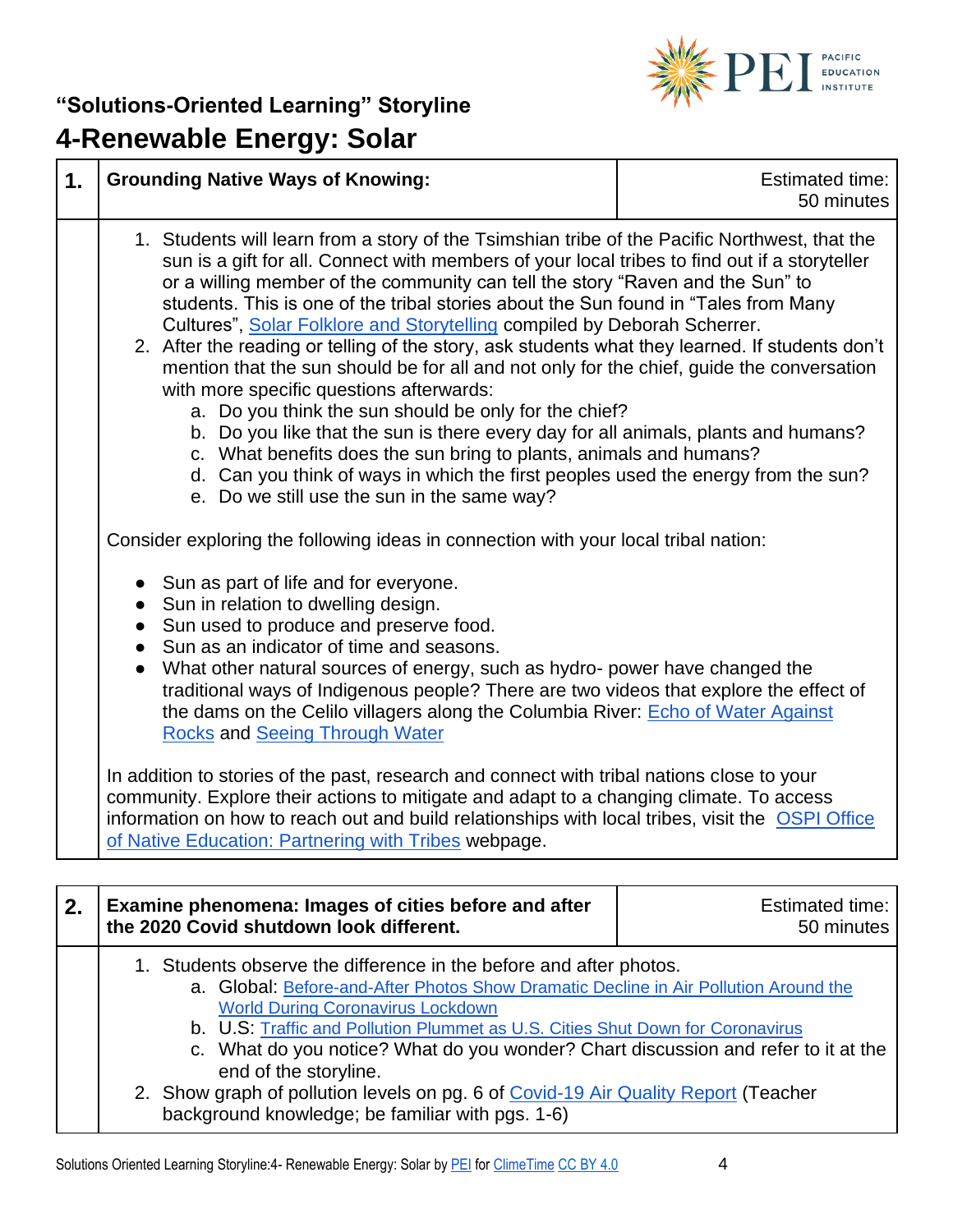

## **"Solutions-Oriented Learning" Storyline**

## **4-Renewable Energy: Solar**

- This report compares measurements of the world's deadliest air pollutant, fine particulate matter (PM2.5), prior to and during the pandemic in 10 major global cities under lock-down.
	- Facilitate a discussion on how to read the graph.
	- Draw attention to U.S. cities (placemaking)
- Students will discover: Findings reveal a drastic drop in PM2.5 pollution for most global locations under lockdown conditions
- 3. Show summary/graph on pg. 4. Ask students to make claims based on information in the graph.
- 4. While ground-level air pollution poses our greatest environmental health hazard today, many sources of PM2.5 pollution, such as fossil fuel combustion, also contribute to the change in climate.

| <b>Pre Assessment:</b>                                                        |  |
|-------------------------------------------------------------------------------|--|
| 4- Renewable Energy: Solar Pre-Assessment<br>4-Renewable Energy: Solar Rubric |  |

| 4. | Guiding question: What are renewable and<br>nonrenewable energy resources?                                                                                                                                  | Estimated time:<br>Two 50-minute periods |
|----|-------------------------------------------------------------------------------------------------------------------------------------------------------------------------------------------------------------|------------------------------------------|
|    | Students use <b>Elementary-Energy Handbook</b> (print pages) to learn about different energy<br>resources (biomass, coal, geothermal, hydropower, natural gas, petroleum, propane, solar,<br>uranium, wind) |                                          |
|    | • Each student will be given a 1-page resource to create an infographic (or other activity)<br>that includes:                                                                                               |                                          |
|    | Characteristics                                                                                                                                                                                             |                                          |
|    | Renewable or nonrenewable                                                                                                                                                                                   |                                          |
|    | $\circ$ How it is used.                                                                                                                                                                                     |                                          |
|    | • Share with class orally or a gallery walk                                                                                                                                                                 |                                          |

| -5. | Guiding question: Does CO2 emitted from fossil fuels<br>cause an increase in global temperatures? | Estimated time:<br>Two 50 minute periods |
|-----|---------------------------------------------------------------------------------------------------|------------------------------------------|
|     | 1. Discuss the interactive graphic Greenhouse Effect. Have students show their                    |                                          |

understanding by drawing the components of the Greenhouse effect in their science journals and explain what fossil fuels are and how they affect the earth's temperature.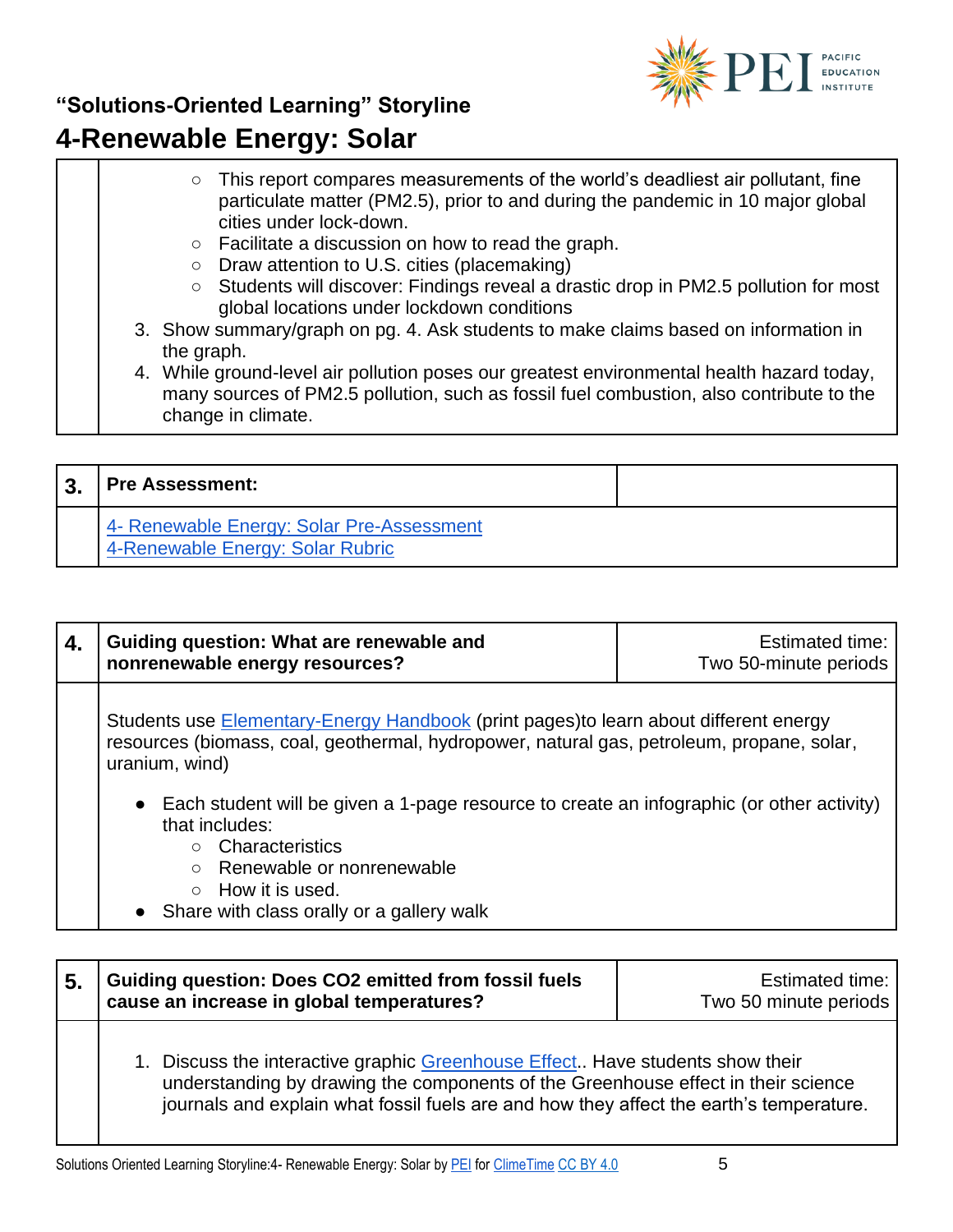

Т

| 2. Students can demonstrate the natural Greenhouse Effect through How-To Guide:                                        |
|------------------------------------------------------------------------------------------------------------------------|
| <b>Greenhouse Effect Demonstration</b>                                                                                 |
| • When completed ask, Which bottle is showing a higher temperature? Why?                                               |
| • How does carbon dioxide affect atmospheric temperature?                                                              |
| How does this activity demonstrate the greenhouse effect that naturally occurs in<br>$\bullet$                         |
| Earth's atmosphere?                                                                                                    |
| 3. Students will compare their energy profile to other regions by typing in their zip code in                          |
| the Power Profile of <b>Energy and the Environment</b> . Students will generate the following                          |
| information:                                                                                                           |
|                                                                                                                        |
| Identify the %'s of different kinds of resources that are used in your area to<br>generate electricity.                |
| Determine whether the resources are renewable or nonrenewable.                                                         |
| Determine the emission rates of carbon dioxide and other greenhouse gases.<br>(click on small boxes) of each resource. |
| • Discover the kind of energy resource that is used most in your area to generate<br>electricity.                      |
| • Make connections between human activities of burning fossil fuels and the<br>earth's atmosphere.                     |
|                                                                                                                        |

| 6. | Guiding question: What are some of the criteria and<br>constraints in using renewable energy sources?                                                                                                                                                                                                                                                                                                                                                                                                                                                                                                                                                                                                                                                                                  | <b>Estimated time:</b><br>50 minutes |
|----|----------------------------------------------------------------------------------------------------------------------------------------------------------------------------------------------------------------------------------------------------------------------------------------------------------------------------------------------------------------------------------------------------------------------------------------------------------------------------------------------------------------------------------------------------------------------------------------------------------------------------------------------------------------------------------------------------------------------------------------------------------------------------------------|--------------------------------------|
|    | Energy Island is a true story about a community that worked together to become<br>independent of nonrenewable energy. Students watch the video Energy Island<br>to identify/ write down the different kinds of energy and how each was used.<br>• What are some of the solutions proposed by the Sumso students?<br>What are the criteria for choosing those solutions?<br>$\bullet$<br>What are some of the reasons that some of the Sumso residents did not want to<br>change to renewable energy sources (constraints)?<br>• How did the community of Energy Island make such a big change from<br>nonrenewable energy sources to renewable energy resources?<br>• Answer the question from the story: How can you make a difference on your<br>island? (could make ELA connection) |                                      |

#### **7. Guiding question: How is solar energy used as a renewable energy resource?** Estimated time: Two or three 50 minute periods depending on speaker ● Play the video What is Solar Energy? This video compares solar energy to other energy resources, ways to harness solar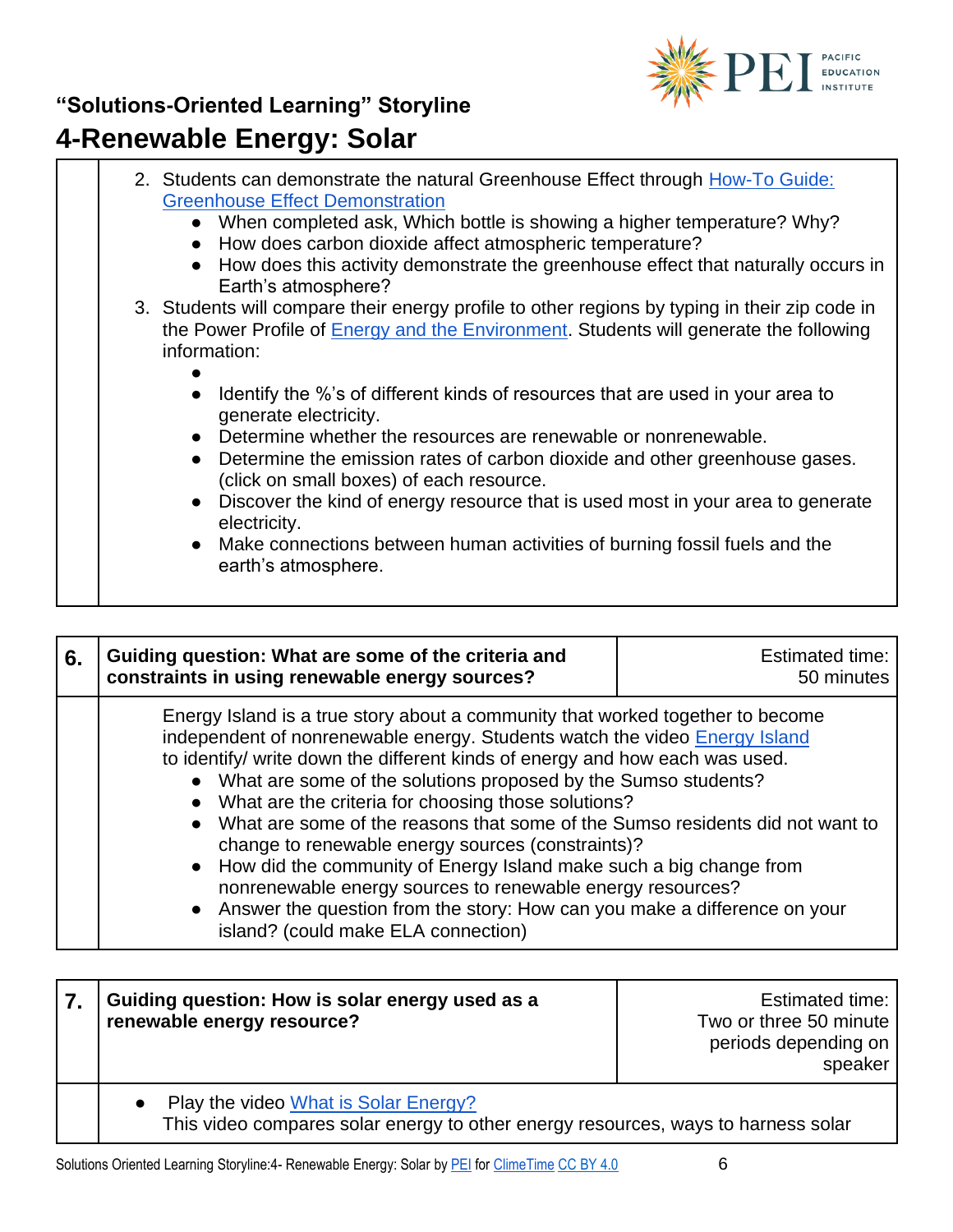

#### energy, challenges of solar energy.

- Before showing the video, state that the sun's rays are not heat; they need to hit matter for heat to occur.
- Discuss guiding question
- Invite a community member who uses solar energy to talk to the students.
- Students are presented with the claim: "Using Solar energy as a resource rather than fossil fuels reduces carbon dioxide in the atmosphere." Students use evidence from the above activities to support this claim.

| 8. | Guiding question: How is solar energy a better solution<br>for heating than nonrenewable energy resources?                                                                                                                                                                                                                                                                                                                                                                                                                                                                                   | <b>Estimated time:</b><br>Three 50-minute periods |
|----|----------------------------------------------------------------------------------------------------------------------------------------------------------------------------------------------------------------------------------------------------------------------------------------------------------------------------------------------------------------------------------------------------------------------------------------------------------------------------------------------------------------------------------------------------------------------------------------------|---------------------------------------------------|
|    | 1. How do animals manage solar energy in their environment? Examples: snakes, desert<br>animals, polar bear. Students pick an animal and research how their choice uses the<br>sun and prepare a short presentation for their peers.<br>2. How can we use energy from the sun's rays to heat our homes? Can we determine the<br>effectiveness of different insulation materials?<br>Investigation: Capturing the Sun's Warmth. Students will investigate the thermal<br>energy storage capacities of different test materials to determine which to use in<br>passive solar building design. |                                                   |
|    | 3. How can we manage solar energy to keep a home cool? Students build a water wall<br>(out of plastic bottles or use a fish tank filled with water). See Passive Solar Design:<br>Water Wall Heat Sinks. Place a light source on one side of the "wall". Students take the<br>temperature of one side of the "wall" and then the other side to compare.                                                                                                                                                                                                                                      |                                                   |
|    | 4. Revisit wonder/notice chart from Phenomena (2.). Discuss old and new thinking.<br>5. Students are presented with the claim: "Using solar energy as a resource rather than<br>fossil fuels reduces carbon dioxide emissions in the atmosphere."<br>a. Students find 3 pieces of evidence from the above activities to support this claim.<br>b. Students find a picture (photo) on the internet of a building that is using passive<br>solar energy to use in c.<br>c. Students design another infographic - this one specific to solar energy that<br>displays the evidence from above    |                                                   |

| <b>Post Assessment:</b>                                                       |  |
|-------------------------------------------------------------------------------|--|
| 4-Renewable Energy: Solar-Post Assessment<br>4-Renewable Energy: Solar Rubric |  |